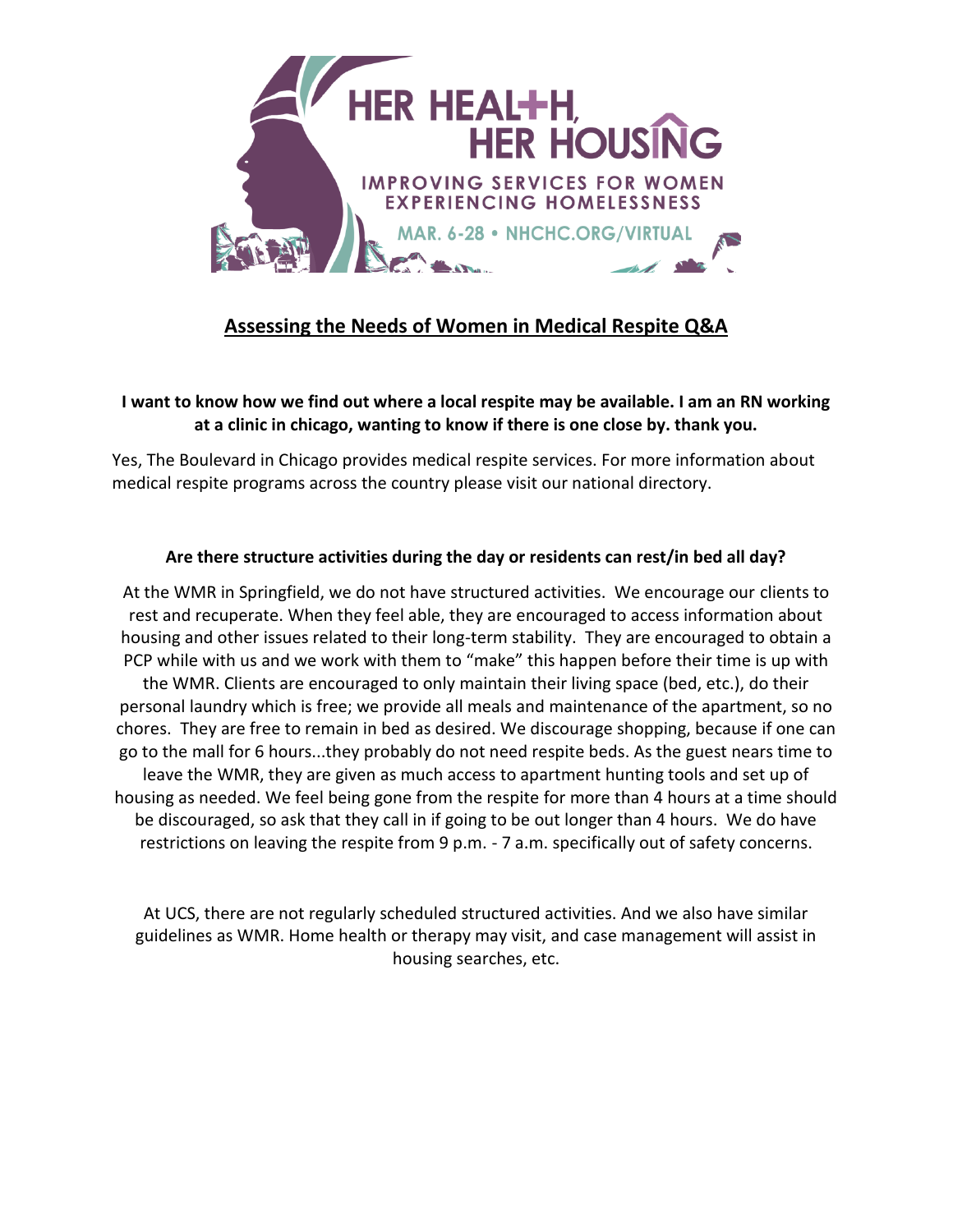

### **How is funding sustained to keep the shelters open?**

WMR response: Sustainability of shelter funding is our biggest problem. We are frequently writing grants for assistance. Because few of us are big fundraisers, we have had a few, but have only had 2 or 3 significant fundraisers in the past. Developing sustainable donors is a need that we have identified but are finding it hard to find.

UCS response: With great difficulty at times and little certainty from year to year. 40% of the direct costs are covered by local hospitals. Each's case management staff are fantastic and very supportive of the program. Insurance companies have placed little, sustained interest in supporting this endeavor. 60% of the expenses are covered through grants or private fundraising. Such an arrangement as it is right now not sustainable given that the financial burden is on a small nonprofit and not those who experience the financial benefits.

### **Can you send the desired definition of medical respite that was recited by Julia at the beginning?**

Homelessness exacerbates health problems, complicates treatment, and disrupts the continuity of care. Challenges such as obtaining food, clothing and shelter or achieving or maintaining sobriety can compromise adherence to medications, physician instructions, and follow up appointments thus increasing the probability of future hospitalizations.

Medical respite care is acute and post-acute medical care for homeless persons who are too ill or frail to recover from a physical illness or injury on the streets but are not ill enough to be in a hospital.

Unlike "respite" for caregivers, "medical respite" is short-term residential care that allows homeless individuals the opportunity to rest, recover, and heal in a safe environment while accessing medical care and other supportive/wrap around services.

MR care closes the gap between acute medical services provided in hospitals and clinics and the unstable environment of emergency shelter and the streets. It is an essential component of the continuum of homeless health care services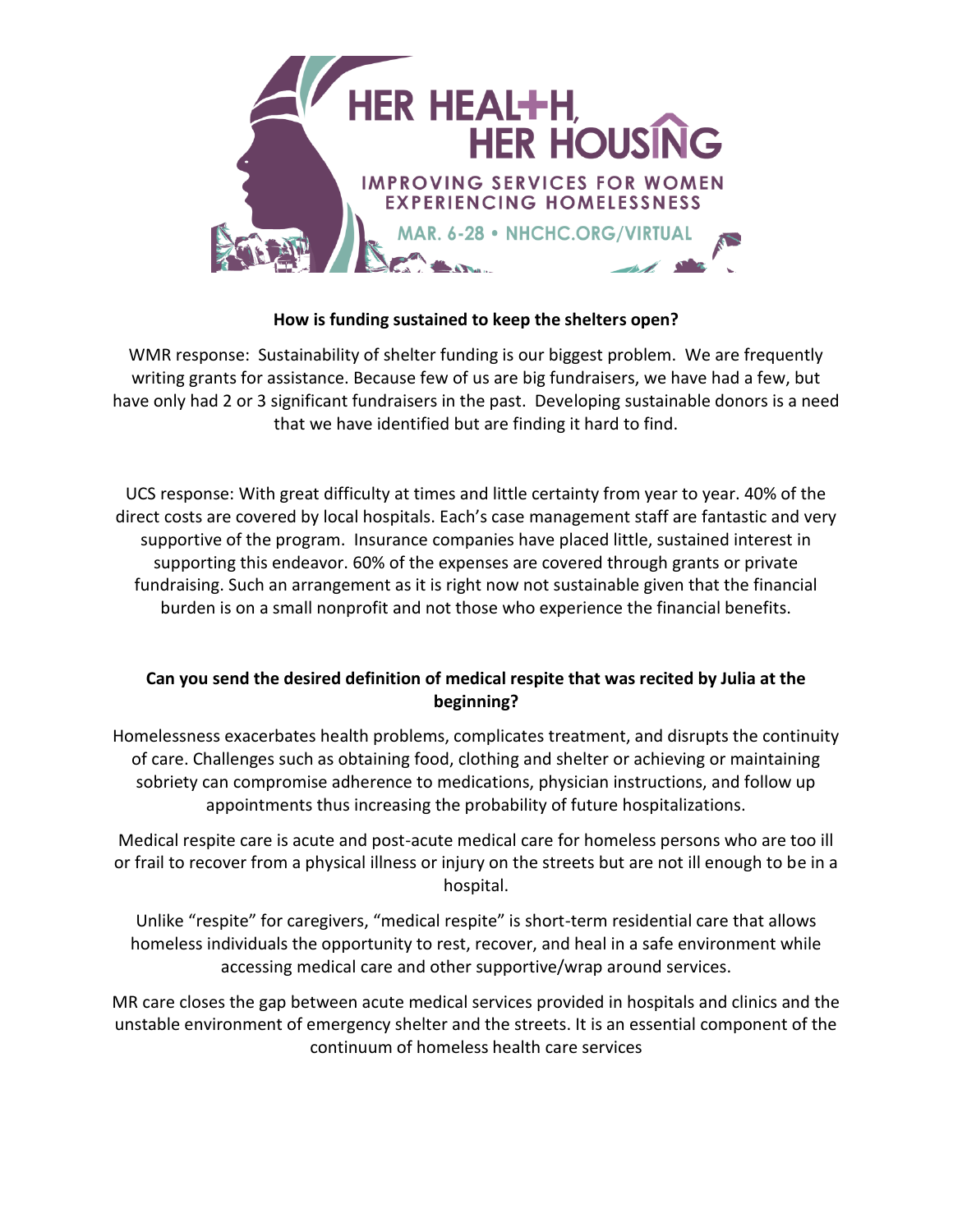

## **I am a new Community Health Worker at Mercy Hospital in Festus. We not only need respite services, but are in need of homeless shelters in our county. With limited space, how do you determine who can come to you for care? Do the case managers at the hospitals have a heads up of available beds? (sorry if this was answered already)**

WMR response: Our definition of who can come was spelled out early with the help of NHCHC respite guidelines as outlined in their program directory and looking at what other agencies were requiring. Our admission requirements: homeless with no immediate safe and appropriate housing; having an acute medical illness which requires short term care; being psychiatrically and medically stable (that is hard to define!); being independent in activities of daily living; having medical needs that requires more than an emergency shelter bed for the night; being ambulatory or able to use an assistive device; being clean and sober.

Case workers from the hospitals in Springfield, MO, refer clients/guests to us. We also take referrals from outpatient surgery units, dialysis, One Door (which is a clearing house of social services to the area), other shelter populations (like Harmony House which is domestic violence shelter, and Safe to Sleep which is a 12 hour night shelter for women). We do not take selfreferrals. If someone feels that they are not able to recover on the streets after having been turned away from the hospital, then we ask they go to One Door and let One Door make that referral.

At UCS, we also do not take self-referrals. We receive referrals hospital case management and relationships with some other outpatient services. I would hope all case management are aware of the medical respite. We have an intake process and guidelines. We also have similar admission requirements. See here: [http://www.unitedcaringservices.org/homeless-medical](http://www.unitedcaringservices.org/homeless-medical-respite/)[respite/](http://www.unitedcaringservices.org/homeless-medical-respite/)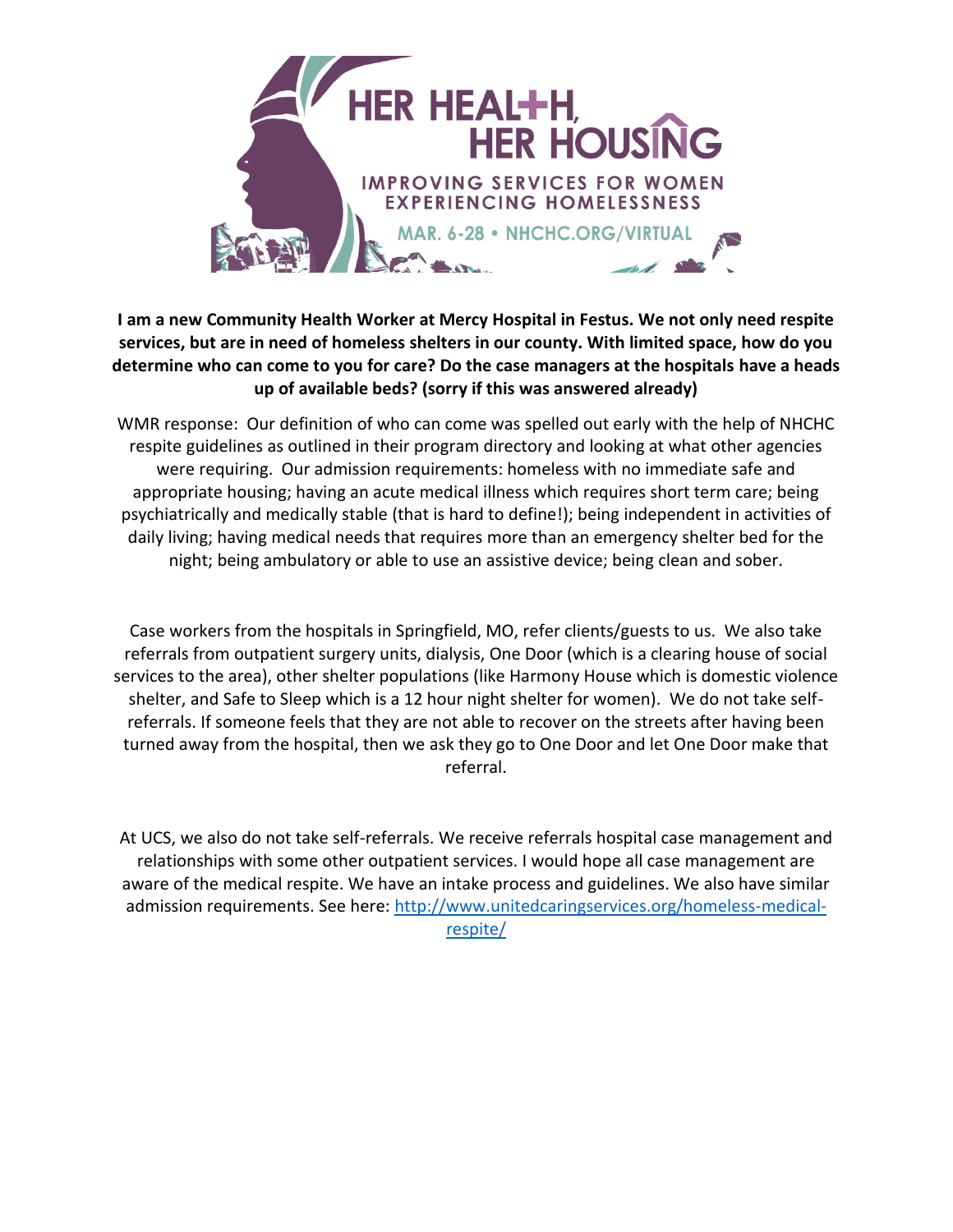

**Do you reach out to the religious organizations in your communities to assist with funding opportunities? Would it be realistic to partner with local nursing homes to secure a bed or two for women experiencing homelessness to heal before returning to a shelter or other housing? I work for an Integrated Healthcare clinic that also has a healthcare for the homeless program and so we work with this population for medical and other services such as signing up for Medicaid SNAP behavioral health services, etc. But I think our community in Colorado still needs Respite services because we do have folks continually ending up in the ER or hospital due to chronic illnesses, injuries or conditions.**

WMR response: Yes, we have some good support from religious organizations in our community. They have offered weekly meals, financial support, backpacks with hygiene products and blankets for "giving" to our clients, remodeling/painting of our old facility, etc. A local nursing home would be a great place to partner, but there might be some issues of cost. In our case we do not charge anyone for services and could not afford to pay for that fee with a nursing home. That is an issue that I feel we could look into, but we have not done so previously. From feedback that we have received from guests as well as community workers with the homeless population, the thing that draws attention to the WMR is that we allow dignity to build trusting relationships and healing. Once a guest has had time to recuperate, they are more willing and able to work with other case managers in coming to an awareness of their housing needs and assistance in obtaining medicaid, medicare, SSI, or other funds...even getting their name on the list for housing assistance is key. But it goes back to listening to their fears, their needs, and their understanding of the possibilities for them as individuals. It is my impression, that the staff plays a key role in helping the guests to find their own solutions in their own time of recovery. Yes, we utilize services of home health in addition to multiple other agencies providing services from mental health care, wound care, to free medical clinics, etc.

At UCS, we have several faith community partnerships providing financial and in-kind support for respite services. Carol's response is right on for everything else as far as dignity and support provided that lines up well with a faith community mission to serve and that guests leading in finding their own solutions. As for the nursing home, we do make referrals out to places like assisted living so partnerships on that end of the spectrum exist. We have had some discussions on other types of relationships with skilled nursing for referral, but it is a matter of financial support for respite and positive outcomes for the guest to do what is in their best interest.